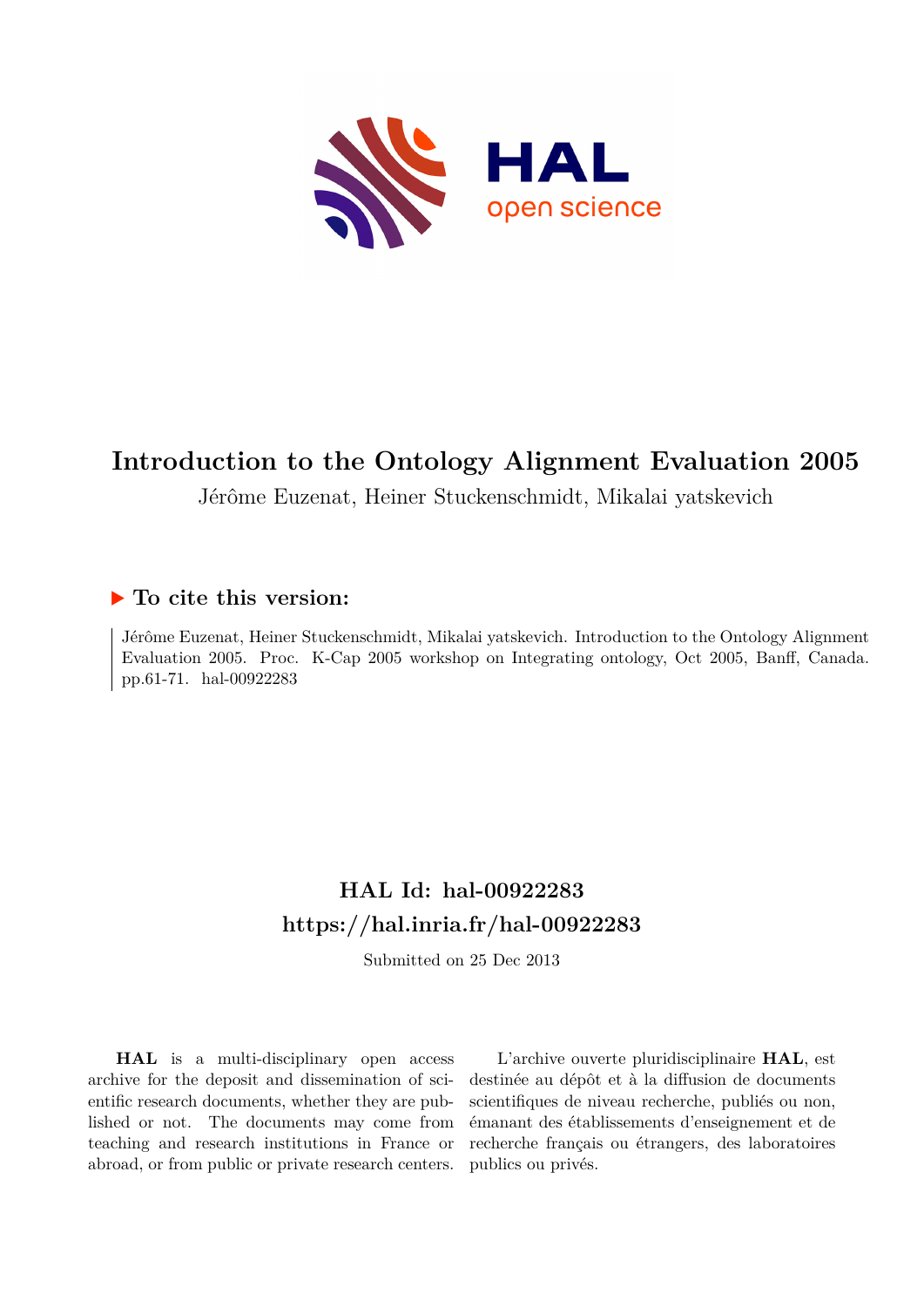# **Introduction to the Ontology Alignment Evaluation 2005**

## **Jérôme Euzenat**

INRIA Rhône-Alpes 655 avenue de l'Europe 38330 Monbonnot, France Jerome.Euzenat@inrialpes.fr

**Heiner Stuckenschmidt**

Vrije Universiteit Amsterdam De Boelelaan 1081a 1081 HV Amsterdam, The Netherland

heiner@cs.vu.nl

## **Mikalai Yatskevich**

Dept. of Information and Communication Technology University of Trento Via Sommarive, 14 I-38050 Povo, Trento, Italia yatskevi@unitn.it

The increasing number of methods available for schema matching/ontology integration suggests the need to establish a consensus for evaluation of these methods.

The Ontology Alignment Evaluation Initiative<sup>1</sup> is now a coordinated international initiative that has been set up for organising evaluation of ontology matching algorithms.

After the two events organized in 2004 (namely, the Information Interpretation and Integration Conference (I3CON) and the EON Ontology Alignment Contest [4]), this year one unique evaluation campaign is organised. Its outcome is presented at the Workshop on Integrating Ontologies held in conjunction with K-CAP 2005 at Banff (Canada) on October 2, 2005.

Since last year, we have set up a web site, improved the software on which the tests can be evaluated and set up some precise guidelines for running these tests. We have taken into account last year's remarks by (1) adding more coverage to the benchmarck suite and (2) elaborating two real world test cases (as well as addressing other technical comments). This paper serves as a presentation to the 2005 evaluation campaign and introduction to the results provided in the following papers.

## 1. GOALS

Last year events demonstrated that it is possible to evaluate ontology alignment tools.

One intermediate goal of this year is to take into account the comments from last year contests. In particular, we aimed at improving the tests by widening their scope and variety. Benchmark tests are more complete (and harder) than before. Newly introduced tracks are more 'real-world' and of a considerable size.

<sup>1</sup>http://oaei.inrialpes.fr

The main goal of the Ontology Alignment Evaluation is to be able to compare systems and algorithms on the same basis and to allow drawing conclusions about the best strategies. Our ambition is that from such challenges, the tool developers can learn and improve their systems.

## 2. GENERAL METHODOLOGY

We present below the general methodology for the 2005 campaign. In this we took into account many of the comments made during the previous campaign.

#### 2.1 Alignment problems

This year's campaign consists of three parts: it features two real world blind tests (anatomy and directory) in addition to the systematic benchmark test suite. By blind tests it is meant that the result expected from the test is not known in advance by the participants. The evaluation organisers provide the participants with the pairs of ontologies to align as well as (in the case of the systematic benchmark suite only) expected results. The ontologies are described in OWL-DL and serialized in the RDF/XML format. The expected alignments are provided in a standard format expressed in RDF/XML [2].

Like for last year's EON contest, a systematic benchmark series has been produced. The goal of this benchmark series is to identify the areas in which each alignment algorithm is strong and weak. The test is based on one particular ontology dedicated to the very narrow domain of bibliography and a number of alternative ontologies of the same domain for which alignments are provided.

The directory real world case consists of alignming web sites directory (like open directory or Yahoo's). It is more than two thousand elementary tests.

The anatomy real world case covers the domain of body anatomy and consists of two ontologies with an approximate size of several 10k classes and several dozen of relations.

The evaluation has been processed in three successive steps.

## 2.2 Preparatory phase

Permission to make digital or hard copies of all or part of this work for personal or classroom use is granted without fee provided that copies are not made or distributed for profit or commercial advantage and that copies bear this notice and the full citation on the first page. To copy otherwise, to republish, to post on servers or to redistribute to lists, requires prior specific permission and/or a fee.

*K-CAP'05, Integrating ontologies workshop,* October 2, 2005, Banff, Alberta, Canada.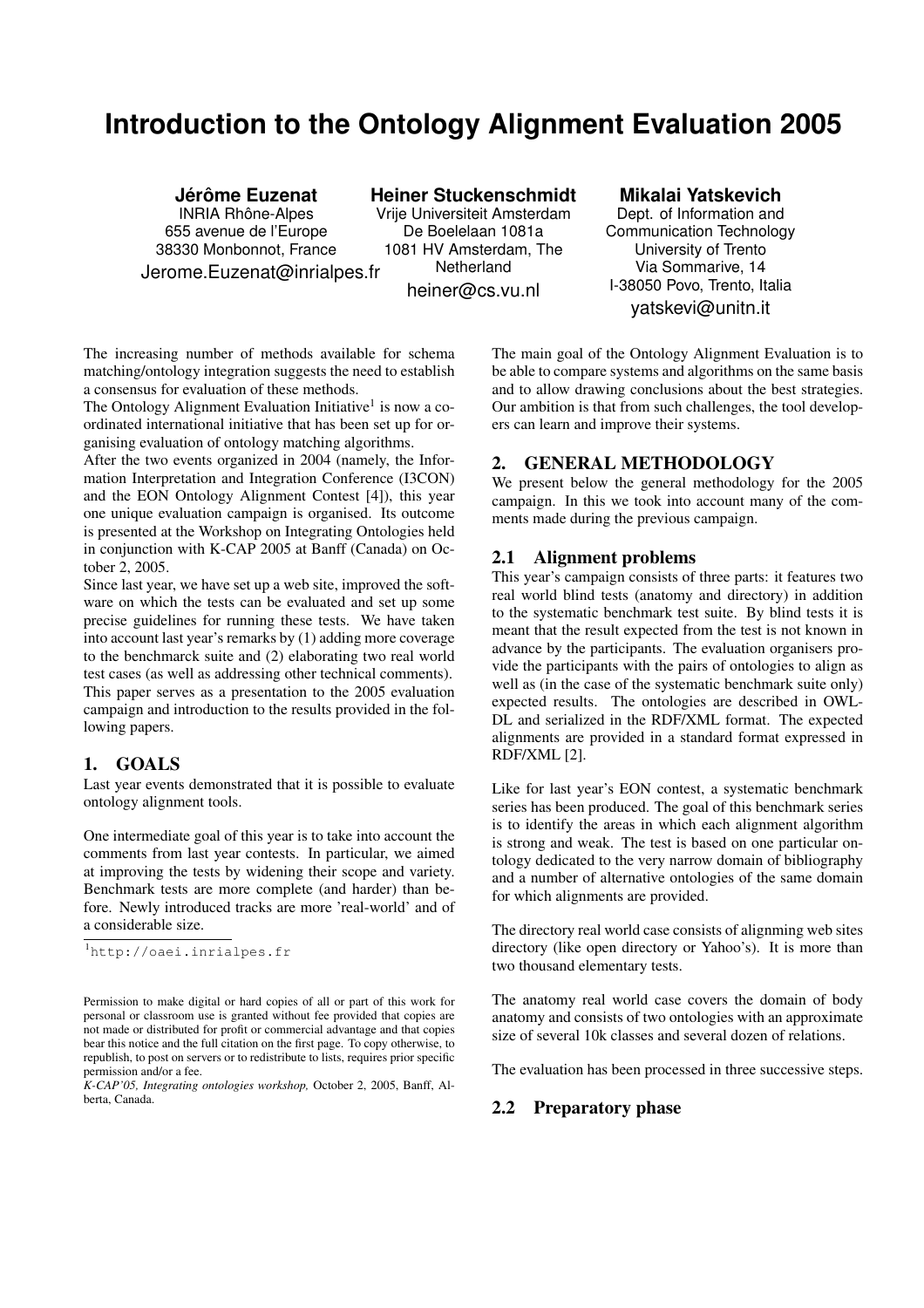The ontologies and alignments of the evaluation have been provided in advance during the period between June 1st and July 1st. This was the occasion for potential participants to send observations, bug corrections, remarks and other test cases to the organizers. The goal of this primary period is to be sure that the delivered tests make sense to the participants. The feedback is important, so all participants should not hesitate to provide it. The final test base has been released on July 4th. The tests did only change after this period for ensuring a better and easier participation.

## 2.3 Execution phase

During the execution phase the participants have used their algorithms to automatically match the ontologies of both part. The participants were required to only use one algorithm and the same set of parameters for all tests. Of course, it is regular to select the set of parameters that provide the best results. Beside the parameters the input of the algorithms must be the two provided ontology to align and any general purpose resource available to everyone (that is no resourse especially designed for the test). In particular, the participants should not use the data (ontologies and results) from other test sets to help their algorithm.

The participants have provided their alignment for each test in the Alignment format and a paper describing their re $sults<sup>2</sup>$ .

In an attempt to validate independently the results, they were required to provide a link to their program and parameter set used for obtaining the results.

## 2.4 Evaluation phase

The organizers have evaluated the results of the algorithms used by the participants and provided comparisons on the basis of the provided alignments.

In the case of the real world ontologies only the organizers will do the evaluation with regard to the withheld alignments.

The standard evaluation measures are precision and recall computed against the reference alignments. For the matter of aggregation of the measures we have computed a true global precision and recall (not a mere average). We have also computed precision/recall graphs for some of the participants (see below).

Finally, in an experimental way, we will attempt this year at reproducing the results provided by participants (validation).

## 3. COMMENTS ON THE EXECUTION

We had more participants than last year's event and it is easier to run these tests (qualitatively we had less comments and the results were easier to analyse). We summarize the list of participants in Table 1. As can be seen, not all participants

provided results for all the tests and not all system were correctly validated. However, when the tests are straightforward to process (benchmarks and directory), participants provided results. The main problems with the anatomy test was its size. We also mentioned the kind of results sent by each participant (relations and confidence).

We note that the time devoted for performing these tests (three months) and the period allocated for that (summer) is relatively short and does not really allow the participants to analyse their results and improve their algorithms. On the one hand, this prevents having algorithms really tuned for the contests, on the other hand, this can be frustrating for the participants. We should try to allow more time for participating next time.

Complete results are provided on http://oaei.inrialpes.fr/2005/results/. These are the only official results (the results presented here are only partial and prone to correction). The summary of results track by track is provided below.

## 4. BENCHMARK

The benchmark test case improved on last year's base by providing new variations of the reference ontology (last year the test contained 19 individual tests while this year it contains 53 tests). These new tests are supposed to be more difficult. The other improvement was the introduction of other evaluation metrics (real global precision and recall as well as the generation of precision-recall graphs).

## 4.1 Test set

The systematic benchmark test set is built around one reference ontology and many variations of it. The participants have to match this reference ontology with the variations. These variations are focussing the characterisation of the behaviour of the tools rather than having them compete on reallife problems. The ontologies are described in OWL-DL and serialized in the RDF/XML format.

Since the goal of these tests is to offer some kind of permanent benchmarks to be used by many, the test is an extension of last year EON Ontology Alignment Contest. Test numbering (almost) fully preserves the numbering of the first EON contest.

The reference ontology is based on the one of the first EON Ontology Alignment Contest. It is improved by comprising a number of circular relations that were missing from the first test. The domain of this first test is Bibliographic references. It is, of course, based on a subjective view of what must be a bibliographic ontology. There can be many different classifications of publications (based on area, quality, etc.). We choose the one common among scholars based on mean of publications; as many ontologies below (tests #301- 304), it is reminiscent to BibTeX.

The reference ontology is that of test #101. It contains 33

<sup>&</sup>lt;sup>2</sup>Andreas Hess from the UCDublin has not been able to provide a paper in due time. Description of his system can be found in [3]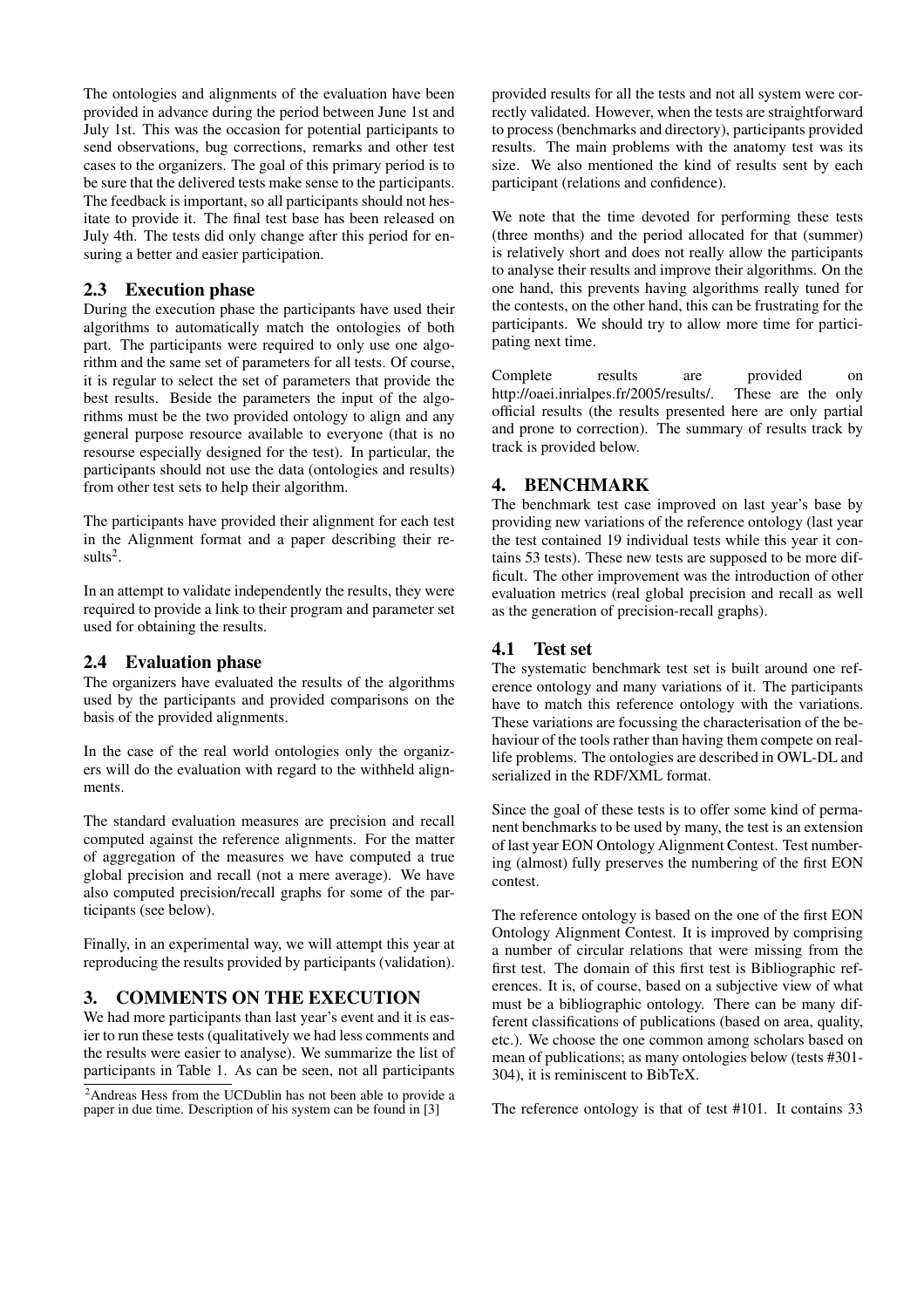| Name                | System      | Benchmarks | Directory | Anatomy | Validated | <b>Relations</b> | Confidence |
|---------------------|-------------|------------|-----------|---------|-----------|------------------|------------|
| U. Karlsruhe        | <b>FOAM</b> |            |           |         |           |                  | cont       |
| U. Montréal/INRIA   | OLA         |            |           |         |           |                  | cont       |
| <b>IRST</b> Trento  | CtxMatch 2  |            |           |         |           | $=$ , $\leq$     |            |
| U. Southampton      | <b>CMS</b>  |            |           |         |           |                  |            |
| Southeast U. Nanjin | Falcon      |            |           |         |           |                  |            |
| UC. Dublin          |             |            |           |         |           |                  | cont       |
| <b>CNR/Pisa</b>     | OMAP        |            |           |         |           |                  |            |

Table 1: Participants and the state of the state of their submissions. Confidence is given as 1/0 or continuous values.

named classes, 24 object properties, 40 data properties, 56 named individuals and 20 anonymous individuals.

The reference ontology is put in the context of the semantic web by using other external resources for expressing non bibliographic information. It takes advantage of FOAF (http://xmlns.com/foaf/0.1/) and iCalendar (http://www.w3.org/2002/12/cal/) for expressing the People, Organization and Event concepts. Here are the external reference used:

- http://www.w3.org/2002/12/cal/#:Vevent (defined in http://www.w3.org/2002/12/cal/ical.n3 and supposedly in http://www.w3.org/2002/12/cal/ical.rdf)
- http://xmlns.com/foaf/0.1/#:Person (defined in http://xmlns.com/foaf/0.1/index.rdf)
- http://xmlns.com/foaf/0.1/#:Organization (defined in http://xmlns.com/foaf/0.1/index.rdf)

This reference ontology is a bit limited in the sense that it does not contain attachement to several classes.

Similarly the kind of proposed alignments is still limited: they only match named classes and properties, they mostly use the "=" relation with confidence of 1.

There are still three group of tests in this benchmark:

- simple tests (1xx) such as comparing the reference ontology with itself, with another irrelevant ontology (the wine ontology used in the OWL primer) or the same ontology in its restriction to OWL-Lite;
- systematic tests (2xx) that were obtained by discarding some features of the reference ontology. The considered features were (names, comments, hierarchy, instances, relations, restrictions, etc.). The tests are systematically generated to as to start from some reference ontology and discarding a number of information in order to evaluate how the algorithm behave when this information is lacking. These tests were largely improved from last year by combining all feature discarding.
- four real-life ontologies of bibliographic references (3xx) that were found on the web and left mostly

untouched (they were added xmlns and xml:base attributes).

Table 5 summarize what has been retracted from the reference ontology in the systematic tests. There are here 6 categories of alteration:

- Name Name of entities that can be replaced by (R/N) random strings, (S)ynonyms, (N)ame with different conventions, (F) strings in another language than english.
- Comments Comments can be (N) suppressed or (F) translated in another language.
- Specialization Hierarchy can be (N) suppressed, (E)xpansed or (F)lattened.
- Instances can be (N) suppressed
- **Properties** can be  $(N)$  suppressed or  $(R)$  having the restrictions on classes discarded.
- Classes can be (E)xpanded, i.e., relaced by several classes or (F)latened.

## 4.2 Results

Table 2 provide the consolidated results, by groups of tests. Table 6 contain the full results.

We display the results of participants as well as those given by some very simple edit distance algorithm on labels (edna). The computed values here are real precision and recall and not a simple average of precision and recall. This is more accurate than what has been computed last year.

As can be seen, the 1xx tests are relatively easy for most of the participants. The 2xx tests are more difficult in general while 3xx tests are not significantly more difficult than 2xx for most participants. The real interesting results is that there are significant differences across algorithms within the 2xx test series. Most of the best algorithms were combining different ways of finding the correspondence. Each of them is able to perform quite well on some tests with some methods. So the key issue seems to have been the combination of different methods (as described by the papers).

One algorithm, Falcon, seems largely dominant. But a group of other algorithms (Dublin, OLA, FOAM) are computing against each other. While the CMS and CtxMatch currently perform at a lower rate. Concerning these algorithm, CMS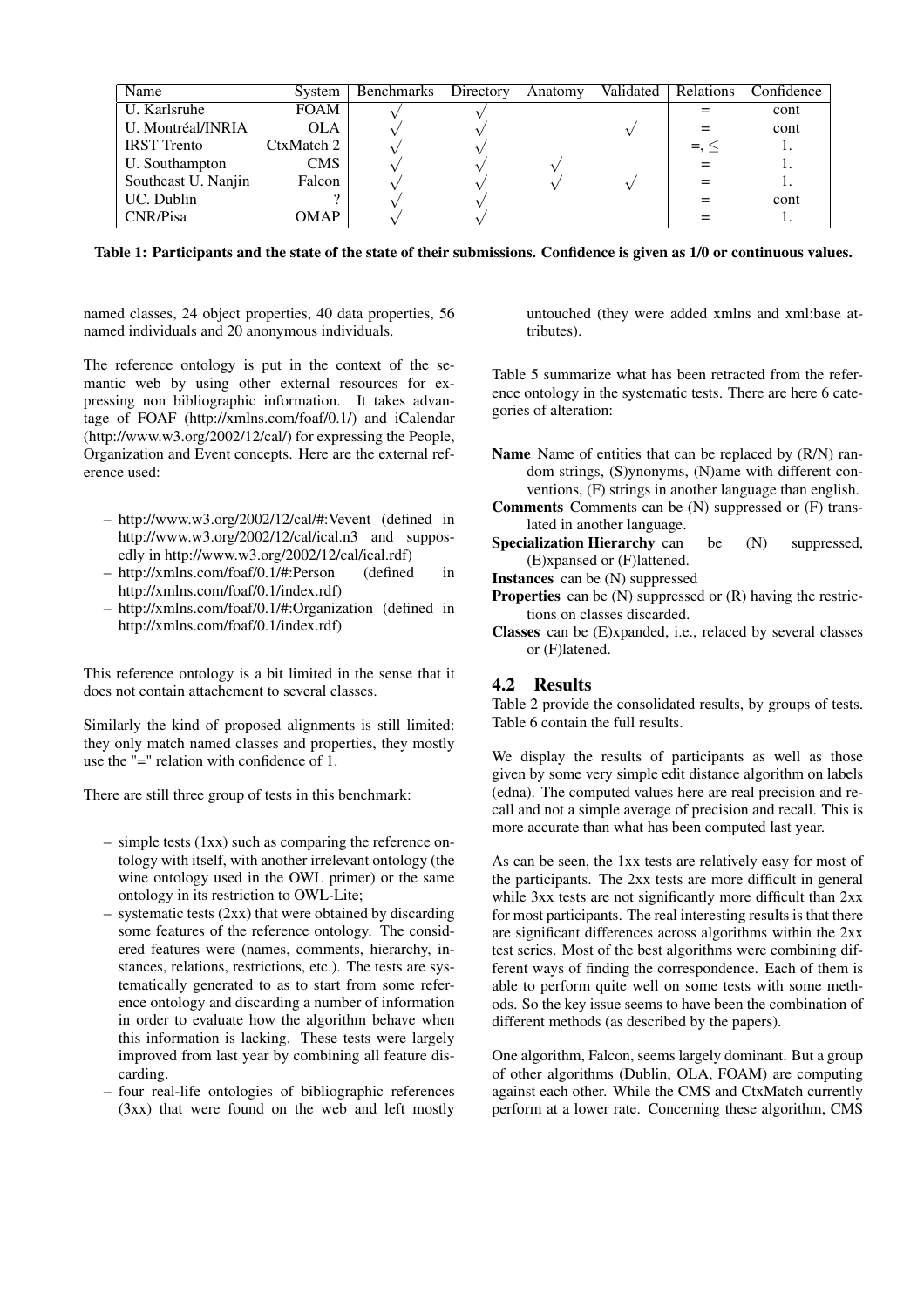| algo    | edna  |      | falcon |      | foam  |      | ctxMatch2-1 |      | dublin20 |      | cms   |      | omap  |      | ola   |      |
|---------|-------|------|--------|------|-------|------|-------------|------|----------|------|-------|------|-------|------|-------|------|
| test    | Prec. | Rec. | Prec.  | Rec. | Prec. | Rec. | Prec.       | Rec. | Prec.    | Rec. | Prec. | Rec. | Prec. | Rec. | Prec. | Rec. |
| lxx     | 0.96  | .00. | .00    | .00. | 0.98  | 0.65 | 0.10        | 0.34 | .00.     | 0.99 | 0.74  | 0.20 | 0.96  | .00  | .00   | 1.00 |
| 2xx     | 0.41  | 0.56 | 0.90   | 0.89 | 0.89  | 0.69 | 0.08        | 0.23 | 0.94     | 0.71 | 0.81  | 0.18 | 0.31  | 0.68 | 0.80  | 0.73 |
| 3xx     | 0.47  | 0.82 | 0.93   | 0.83 | 0.92  | 0.69 | 0.08        | 0.22 | 0.67     | 0.60 | 0.93  | 0.18 | 0.93  | 0.65 | 0.50  | 0.48 |
| H-means | 0.45  | 0.61 | 0.91   | 0.89 | 0.90  | 0.69 | 0.08        | 0.24 | 0.92     | 0.72 | 0.81  | 0.18 |       | 0.70 | 0.80  | 0.74 |

Table 2: Means of results obtained by participants (corresponding to harmonic means)

seems to priviledge precision and performs correctly in this (OLA seems to have privileged recall with regard to last year). CtxMatch has the difficulty of delivering many subsumption assertions. These assertions are taken by our evaluation procedure positively (even if equivalence assertions were required), but since there are many more assertions than in the reference alignments, this brings the result down.

These results can be compared with last year's results given in Table 3 (with aggregated measures computed at new with the methods of this year). For the sake of comparison, the results of this year on the same test set as last year are given in Table 4. As can be expected, the two participants of both challenges (Karlsruhe2 corresponding to foam and Montréal/INRIA corresponding to ola) have largely improved their results. The results of the best participants this year are over or similar to those of last year. This is remarkable, because participants did not tune their algorithms to the challenge of last year but to that of this year (more difficult since it contains more test of a more difficult nature and because of the addition of cycles in them).

So, it seem that the field is globally progressing.

Because of the precision/recall trade-off, as noted last year, it is difficult to compare the middle group of systems. In order to assess this, we attempted to draw precision recall graphs. We provide in Figure 1 the averaged precision and recall graphs of this year. They involve only the results of all participants. However, the results corresponding to participants who provided confidence measures different of 1 or 0 (see Table 1) can be considered as approximation. Moreover, for reason of time these graphs have been computed by averaging the graphs of each tests (instead to pure precision and recall).

These graphs are not totally faithful to the algorithms because participants have cut their results (in order to get high overall precision and recall). However, they provide a rough idea about the way participants are fighting against each others in the precision recall space. It would be very useful that next year we ask for results with continuous ranking for drawing these kind of graphs.

## 4.3 Comments

A general comments, we remarks, that it is still difficult for participants to provide results that correspond to the chal-



Figure 1: Precision-recall graphs

lenge (incorrect format, alignment with external entities). Because time is short and we try to avoid modifying provided results, this test is still a test of both algorithms and their ability to deliver a required format. However, some teams are really performant in this (and the same teams generally have their tools validated relatively easily).

The evaluation of algorithms like ctxMatch which provide many subsumption assertions is relatively inadequate. Even if the test can remain a test of inference equivalence. It would be useful to be able to count adequately, i.e., not negatively for precision, true assertions like owl:Thing subsuming another concept. We must develop new evaluation methods taken into account these assertions and the semantics of the OWL language.

As a side note: all participants but one have used the UTF-8 version of the tests, so next time, this one will have to be the standard one with iso-latin as an exception.

## 5. DIRECTORY

#### 5.1 Data set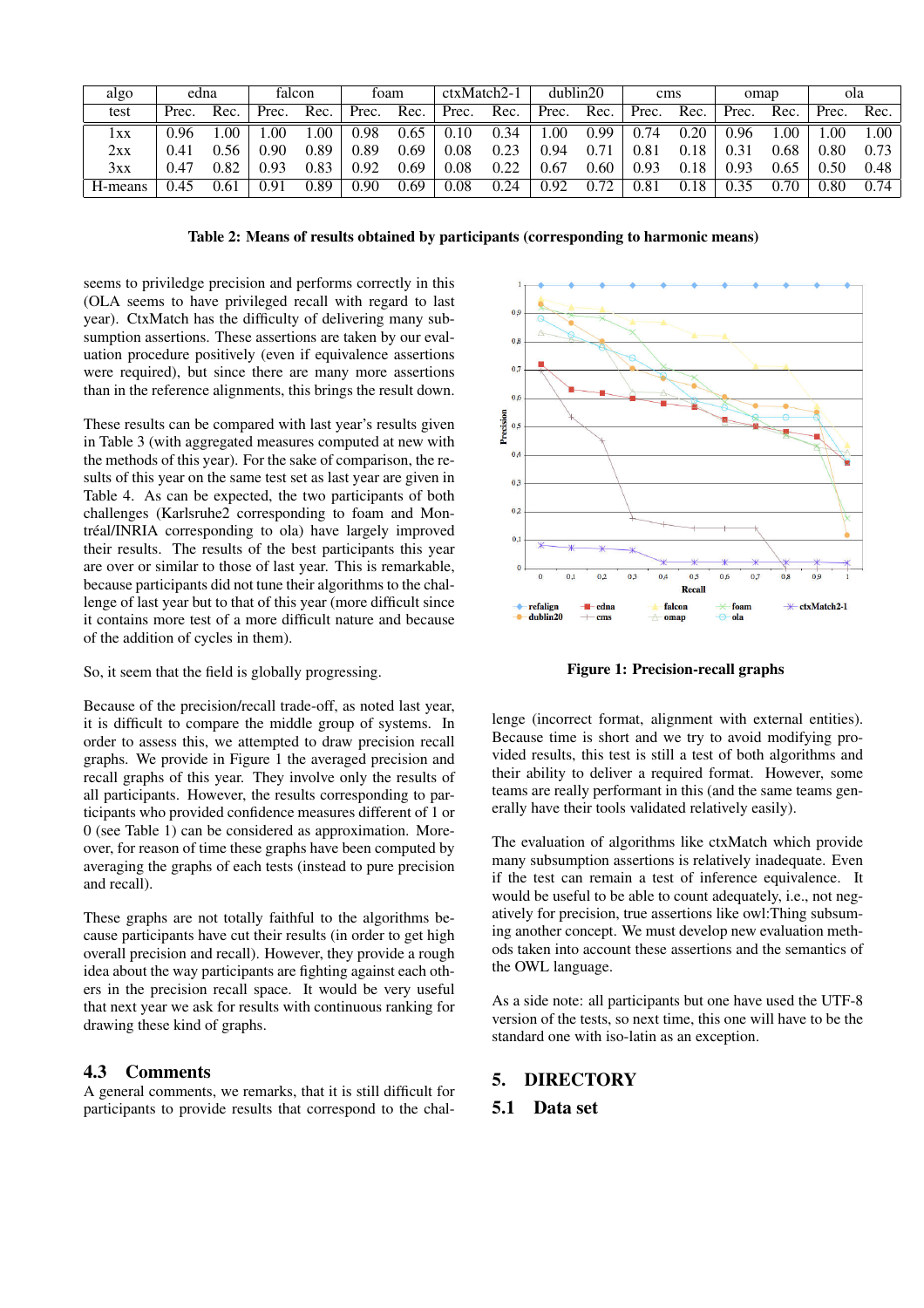| algo    |               | karlsruhe2 |       | umontreal | fujitsu |      | stanford      |      |  |
|---------|---------------|------------|-------|-----------|---------|------|---------------|------|--|
| test    | Rec.<br>Prec. |            | Prec. | Rec.      | Prec.   | Rec. | Prec.<br>Rec. |      |  |
| 1xx     | <b>NaN</b>    | 0.00       | 0.57  | 0.93      | 0.99    | 1.00 | 0.99          | 1.00 |  |
| 2xx     | 0.60          | 0.46       | 0.54  | 0.87      | 0.93    | 0.84 | 0.98          | 0.72 |  |
| 3xx     | 0.90          | 0.59       | 0.36  | 0.57      | 0.60    | 0.72 | 0.93          | 0.74 |  |
| H-means | 0.65          | 0.40       | 0.52  | 0.83      | 0.88    | 0.85 | 0.98          | 0.77 |  |

Table 3: EON 2004 results with this year's aggregation method.

| algo    | edna  |      | falcon |      | toam  |      | ctxMatch2-1 |      | dublin20 |      | cms   |      | omap              |           | ola   |      |
|---------|-------|------|--------|------|-------|------|-------------|------|----------|------|-------|------|-------------------|-----------|-------|------|
| test    | Prec. | Rec. | Prec.  | Rec. | Prec. | Rec. | Prec.       | Rec. | Prec.    | Rec. | Prec. | Rec. | Prec.             | Rec.      | Prec. | Rec. |
| lxx     | 0.96  | .00  | .00    | .00  | 0.98  | 0.65 | 0.10        | 0.34 | .00      | 0.99 | 0.74  | 0.20 | 0.96              | .00       | .00.  | .00  |
| 2xx     | 0.66  | 0.72 | ).98   | 0.97 | 0.87  | 0.73 | 0.09        | 0.25 | 0.98     | 0.92 | 0.91  | 0.20 | 0.89              | .79       | 0.89  | 0.86 |
| 3xx     | 0.47  | 0.82 | 0.93   | 0.83 | 0.92  | 0.69 | $0.08\,$    | 0.22 | 0.67     | 0.60 | 0.93  | 0.18 | ).93              | 0.65      | 0.50  | 0.48 |
| H-means | 0.66  | 0.78 | 0.97   | 0.96 | 0.74  | 0.59 | 0.09        | 0.26 | 0.94     | 0.88 | 0.65  | 0.18 | 0.90 <sub>1</sub> | $_{0.81}$ | 0.85  | 0.83 |

Table 4: This year's results on EON 2004 test bench.

The data set exploited in the web directories matching task was constructed from Google, Yahoo and Looksmart web directories as described in [1]. The key idea of the data set construction methodology was to significantly reduce the search space for human annotators. Instead of considering the full mapping task which is very big (Google and Yahoo directories have up to  $3*10^5$  nodes each: this means that the human annotators need to consider up to  $(3 \times 10^5)^2 = 9 \times 10^{10}$  mappings), it uses semi automatic pruning techniques in order to significantly reduce the search space. For example, for the dataset described in [1] human annotators consider only 2265 mappings instead of the full mapping problem.

The major limitation of the current dataset version is the fact that it contains only true positive mappings (i.e., the mappings which tell that the particular relation holds between nodes in both trees). At the same time it does not contain true negative mappings (or zero mappings) which tell that there are no relation holding between pair of nodes. Notice that manually constructed mapping sets (such as ones presented for systematic tests) assume all the mappings except true positives to be true negatives. This assumption does not hold in our case since dataset generation technique guarantee correctness but not completeness of the produced mappings. This limitation allows to use the dataset only for evaluation of Recall but not Precision (since Recall is defined as ratio of correct mappings found by the system to the total number of correct mappings). At the same time measuring Precision necessarily require presence of the true negatives in the dataset since Precision is defined as a ratio of correct mappings found by the system to all the mappings found by the system. This means that all the systems will have 100% Precision on the the dataset since there are no incorrect mappings to be found.

The absence of true negatives has significant implications on the testing methodology in general. In fact most of the state of the art matching systems can be tuned either to produce the results with better Recall or to produce the results with better Precision. For example, the system which produce the equivalence relation on any input will always have 100% Recall. Therefore, the main methodological goal in the evaluation was to prevent Recall tuned systems from getting of unrealistically good results on the dataset. In order to accomplish this goal the double validation of the results was performed. The participants were asked for the binaries of their systems and were required to use the same sets of parameters in both web directory and systematic matching tasks. Then the results were double checked by organizers to ensure that the latter requirement is fulfilled by the authors. The process allow to recognize Recall tuned systems by analysis of systematic tests results.

The dataset originally was presented in its own format. The mappings were presented as pairwise relationships between the nodes of the web directories identified by their paths to root. Since the systems participating in the evaluation all take OWL ontologies as input the conversion of the dataset to OWL was performed. In the conversion process the nodes of the web directories were modelled as classes and classification relation connecting the nodes was modelled as rdfs:subClassOf relation. Therefore the matching task was presented as 2265 tasks of finding the semantic relation holding between pathes to root in the web directories modelled as sub class hierarchies.

#### 5.2 Results

The results for web directory matching task are presented on Figure 2. As from the figure the web directories matching task is a very hard one. In fact the best systems found about 30% of mappings form the dataset (i.e., have Recall about 30%).

The evaluation results can be considered from two perspec-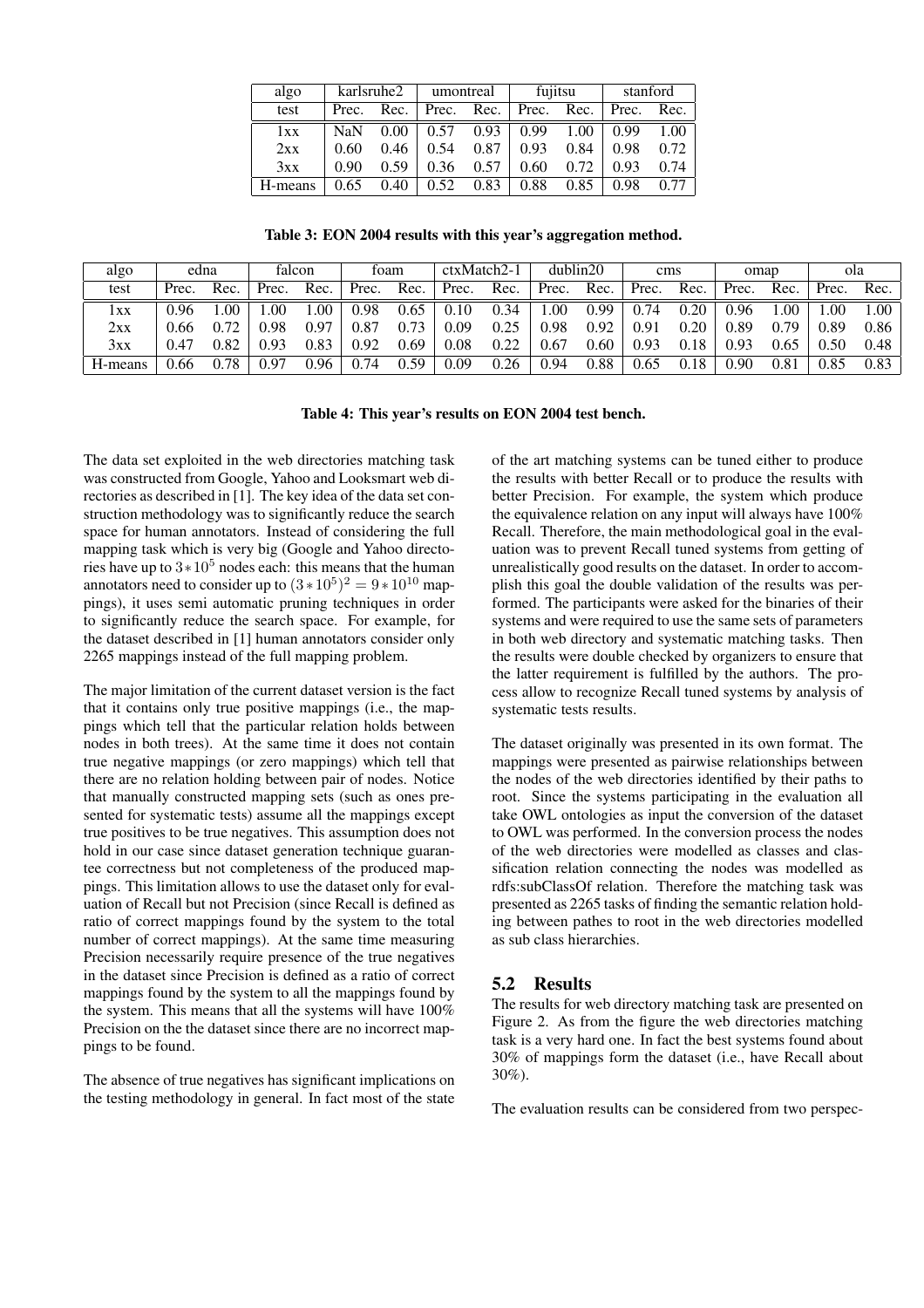

Figure 2: Recall for web directories matching task

tives. On the one hand, they are good indicator of real world ontologies matching complexity. On the other hand the results can provide information about the quality of the dataset used in the evaluation. The desired mapping dataset quality properties were defined in [1] as *Complexity*, *Discrimination capability*, *Incrementality* and *Correctness*. The first means that the dataset is "hard" for state of the art matching systems, the second that it discriminates among the various matching solutions, the third that it is effective in recognizing weaknesses in the state of the art matching systems and the fourth that it can be considered as a correct one.

The results of the evaluation give us some evidence for *Complexity* and *Discrimination capability* properties. As from Figure 2 TaxME dataset is hard for state of the art matching techniques since there are no systems having Recall more than 35% on the dataset. At the same time all the matching systems together found about 60% of mappings. This means that there is a big space for improvements for state of the art matching solutions.

Consider Figure 3. It contains partitioning of the mappings found by the matching systems. As from the figure 44% of the mappings found by any of the matching systems was found by only one system. This is a good argument to the dataset *Discrimination capability* property.



Figure 3: Partitioning of the mappings found by the matching systems

#### 5.3 Comments

The web directories matching task is an important step towards evaluation on the real world matching problems. At the same time there are a number of limitations which makes the task only an intermediate step. First of all the current version of the mapping dataset provides correct but not complete set of the reference mappings. The new mapping dataset construction techniques can overcome this limitation. In the evaluation the mapping task was split to the the tiny subtasks. This strategy allowed to obtain results form all the matching systems participating in the evaluation. At the same time it hides computational complexity of "real world" matching (the web directories have up to  $10<sup>5</sup>$  nodes) and may affect the results of the tools relying on "look for similar siblings" heuristic.

The results obtained on the web directories matching task coincide well with previously reported results on the same dataset. According to [1] generic matching systems (or the systems intended to match any graph-like structures) have Recall from 30% to 60% on the dataset. At the same time the real world matching tasks are very hard for state of the art matching systems and there is a huge space for improvements in the ontology matching techniques.

### 6. ANATOMY

#### 6.1 Test set

The focus of this task is to confront existing alignment technology with real world ontologies. Our aim is to get a better impression of where we stand with respect to really hard challenges that normally require an enormous manual effort and requires in-depth knowledge of the domain.

The task is placed in the medical domain as this is the domain where we find large, carefully designed ontologies. The specific characteristics of the ontologies are:

- Very large models: be prepared to handle OWL models of more than 50MB !
- Extensive Class Hierarchies: then thousands of classes organized according to different views on the domain.
- Complex Relationships: Classes are connected by a number of different relations.
- Stable Terminology: The basic terminology is rather stable and should not differ too much in the different model
- Clear Modelling Principles: The modelling principles are well defined and documented in publications about the ontologies

This implies that the task will be challenging from a technological point of view, but there is guidance for tuning matching approach that needs to be taken into account.

The ontologies to be aligned are different representations of human anatomy developed independently by teams of medical experts. Both ontologies are available in OWL format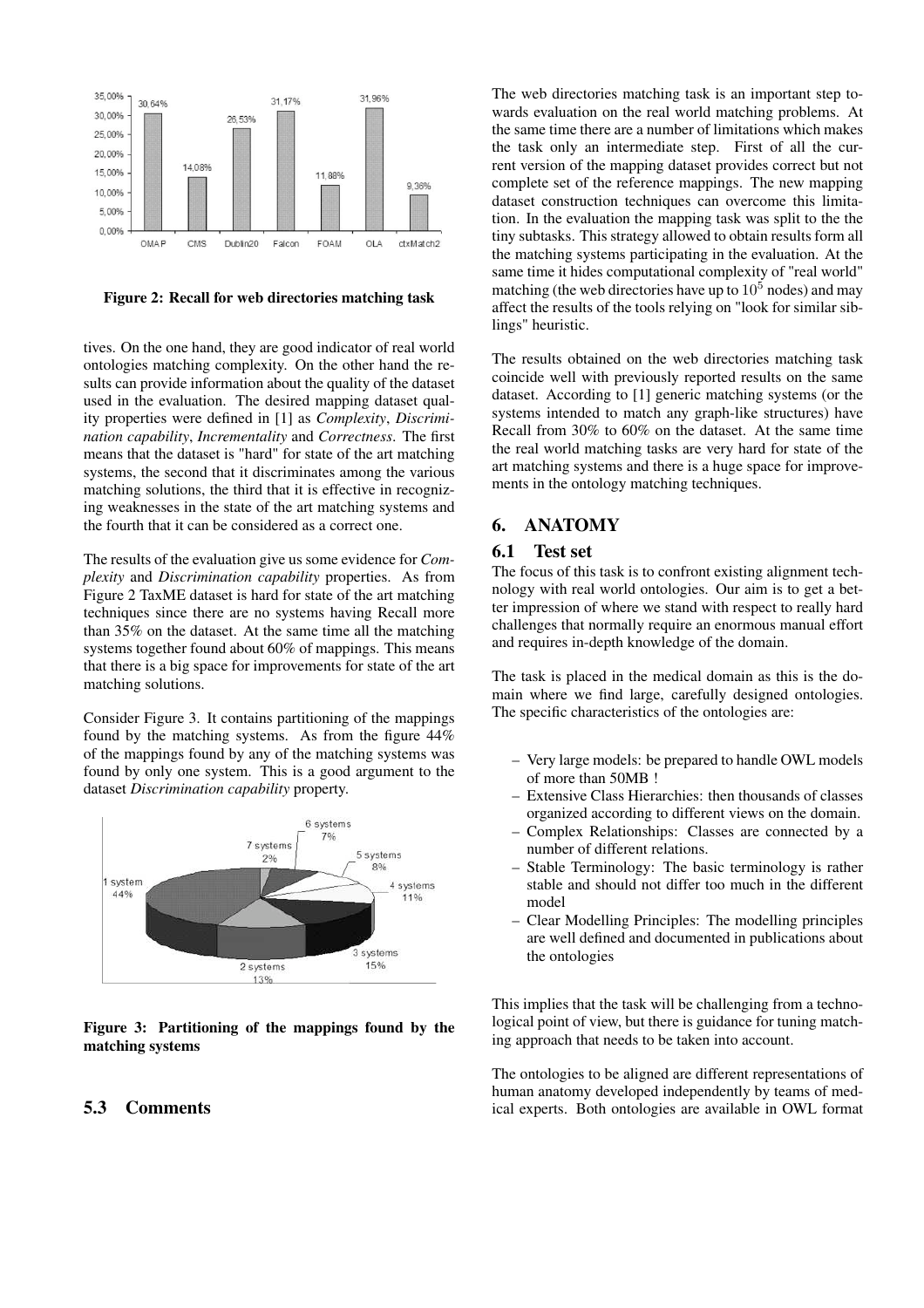and mostly contain classes and relations between them. The use of axioms is limited.

#### *6.1.1 The Foundational Model of Anatomy*

The Foundational Model of Anatomy is a medical ontology developed by the University of Washington. We extracted an OWL version of the ontology from a Protege database. The model contains the following information:

- Class hierarchy;
- Relations between classes;
- Free text documentation and definitions of classes;
- Synonyms and names in different languages.

#### *6.1.2 The OpenGalen Anatomy Model*

The second ontology is the Anatomy model developed in the OpenGalen Project by the University of Manchester. We created an OWL version of the ontology using the export functionality of Protege. The model contains the following information:

- Concept hierarchy;
- Relations between concepts.

The task is to find alignment between classes in the two ontologies. In order to find the alignment, any information in the two models can be used. In addition, it is allowed to use background knowledge, that has not specifically been created for the alignment tasks (i.e., no hand-made mappings between parts of the ontologies). Admissible background knowledge are other medical terminologies such as UMLS as well as medical dictionaries and document sets. Further, results must not be tuned manually, for instance, by removing obviously wrong mappings.

## 6.2 Results

At the time of printing we are not able to provide results of evaluation on this test.

Validation of the results on the medical ontologies matching task is still an open problem. The results can be replicated in straightforward way. At the same time there are no sufficiently big set of the reference mappings what makes impossible calculation of the matching quality measures.

We are currently developing an approach for creating such a set is to exploit semi-automatic reference mappings acquisition techniques. The underlying principle is that the task of creating such a reference alignment is fundamentally different from the actual mapping problem. In particular, we believe that automatically creating reference alignments is easier than solving the general mapping problem. The reason for this is, that methods for creating general mappings have to take into account both, correctness and completeness of the generated mappings. This is difficult, because allying very strict heuristics will lead to correct, but very

incomplete mappings, using loose heuristics for matching nodes will create a rather complete, but often incorrect set of mappings. In our approach for generating reference alignments, we completely focus on the correctness. The result is a small set of reference mappings that we can assume to be correct. We can evaluate matching approaches against this set of mappings. The idea is that the matching approaches should at least be able to determine these mappings. From the result, we can extrapolate the expected completeness of a matching algorithm.

We assume that the task is to create a reference alignment for two a number of known conceptual models. In contrast to existing work [1] we do not assume that instance data is available or that the models are represented in the same way or using the same language. Normally, the models will be from the same domain (eg. medicine or business). The methodology consists of four basic steps. In the first step, basic decisions are made about the representation of the conceptual models and instance data to be used. In the second step instance data is created by selecting it from an existing set or by classifying data according to the models under consideration. In the third step, the generated instance data is used to generate candidate mappings based on shared instances. In the forth step finally, the candidate mappings are evaluated against a set of quality criteria and the final set of reference mappings is determined.

#### *6.2.1 Step 1. Preparation*

The first step of the process is concerned with data preparation. In particular, we have to transform the conceptual models into a graph representation and select and prepare the appropriate instance data to be used to analyze overlap between concepts in the different models. We structure this step based on the KDD process for Knowledge Discovery and Data Mining.

#### *6.2.2 Step 2. Instance Classification*

In the second step the chosen instance data is classified according to the different conceptual models. For this purpose, an appropriate classification method has to be chosen that fits the data and the conceptual model. Further, the result of the classification process has to be evaluated. For this step we rely on established methods from Machine Learning and Data Mining.

#### *6.2.3 Step 3. Hypothesis Generation*

In the third step, we generate hypothesis for reference mappings based on shared instances created in the first two steps. In this step, we prune the classification by removing instances that are classified with a low confidence and selecting subsets of the conceptual models that show sufficient overlap. We further compute a degree of overlap between concepts in the different models and based on this degree of overlap select a set of reference mappings between concepts with a significant overlap.

#### 6.3 Step 4. Evaluation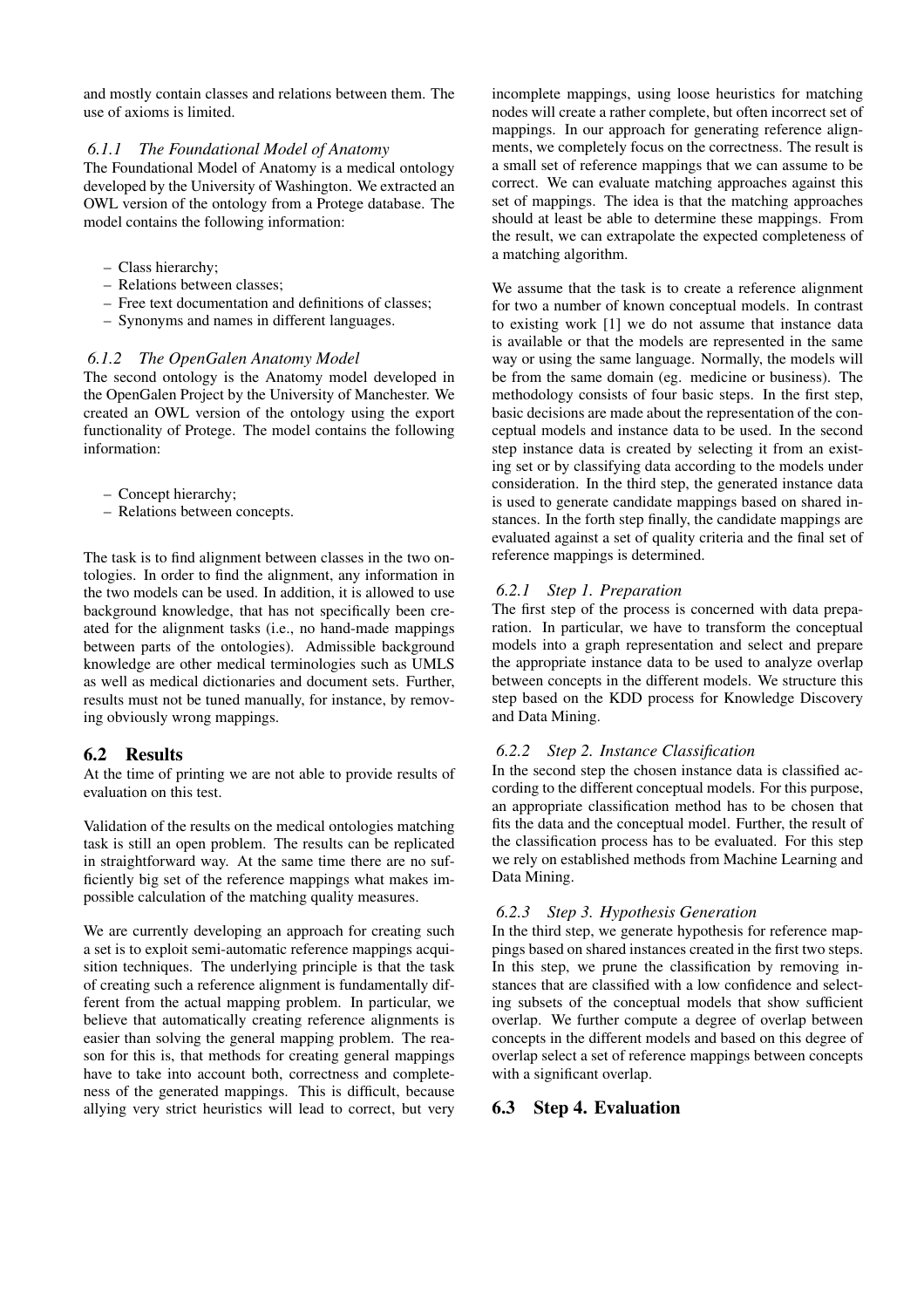In the last step, the generated reference mapping is evaluated against the result of different matching systems as described in ?? using a number of criteria for a reference mapping. These criteria include correctness, complexity of the mapping problem and the ability of the mappings to discriminate between different matching approaches.

We are testing this methodology using a data set of medical documents called OHSUMED. The data set contains 350.000 articles from medical journals covering all aspects of medicine. For classifying these documents according to the two ontologies of anatomy, we use the collexis text indexing and retrieval system that implements a number of automatic methods for assigning concepts to documents. Currently, we are testing the data set and the system on a subset of UMLS with known mappings in order to assess the suitability of the methodology. The generation of the reference mappings for the Anatomy case will proceed around the end of 2005 and we are hopeful to have thoroughly tested set of reference mappings for the 2006 alignment challenge.

## 6.4 Comments

We had very few participants able to even produce the alignments between both ontologies. This is mainly due to their inability to load these ontologies with current OWL tools (caused either by the size of the ontologies or errors in the OWL).

## 7. RESULT VALIDATION

As can be seen from the procedure, the results published in the following papers are not obtained independently. The results provided here have been computed from the alignment provided by the participants and can be considered as the official results of the evaluation.

In order to go one step further, we have attempted, this year, to generate the results obtained by the participants from their tools. The tools for which the results have been validated independently are marked in Table 1.

## 8. LESSON LEARNED

A) It seems that there are more and more tools able to jump in this kind of tests.

B) Contrary to last year it seems that the tools are more robusts and people deal with more wider implementation of OWL. However, this can be that we tuned the tests so that no one has problems.

C) Contrary to what many people think, it is not that easy to find ontological corpora suitable for this evaluation test. From the proposals we had from last year, only one proved to be usable and with great difficulty (on size, conformance and juridical aspects).

D) The extension of the benchmark tests towards more coverage of the space is relatively systematic. However, it would

be interesting and certainly more realistic, instead of crippling all names to do it for some random proportion of them (5% 10% 20% 40% 60% 100% random change). This has not been done for reason of time.

E) The real world benchmarks were huge benchmarks. Two different strategies have been taken with them: cutting them in a huge set of tiny benchmark or providing them as is. The first solution brings us away from "real world", while the second one raised serious problems to the participants. It would certainly be worth designing these tests in order to assess the current limitation of the tools by providing an increasingly large sequence of such tests  $(0.1\%, 1\%, 10\%$ , 100% of the corpus for instance).

F) Validation of the results are quite difficult to establish.

## 9. FUTURE PLANS

The future plans for the Ontology Alignement Evaluation Initiative are certainly to go ahead and improving the functioning of these evaluation campaign. This most surely involves:

- Finding new real world cases;
- Improving the tests along the lesson learned;
- Accepting continuous submissions (through validation of the results);
- Improving the measures to go beyond precision and recall.

Of course, these are only suggestions and other ideas could come during the wrap-up meeting in Banff.

## 10. CONCLUSION

In summary, the tests that have been run this year are harder and more complete than those of last year. However, more teams participated and the results tend to be better. This shows that, as expected, the field of ontology alignment is getting stronger (and we hope that evaluation is contributing to this progress).

Reading the papers of the participants should help people involved in ontology matching to find what make these algorithms work and what could be improved.

The Ontology Alignment Evaluation Initiative will continue these tests by improving both test cases and test methodology for being more accurate. It can be found at:

http://oaei.inrialpes.fr.

## 11. ACKNOWLEDGEMENTS

We warmly thank each participant of this contest. We know that they worked hard for having their results ready and they provided insightful papers presenting their experience. The best way to learn about the results remains to read what follows.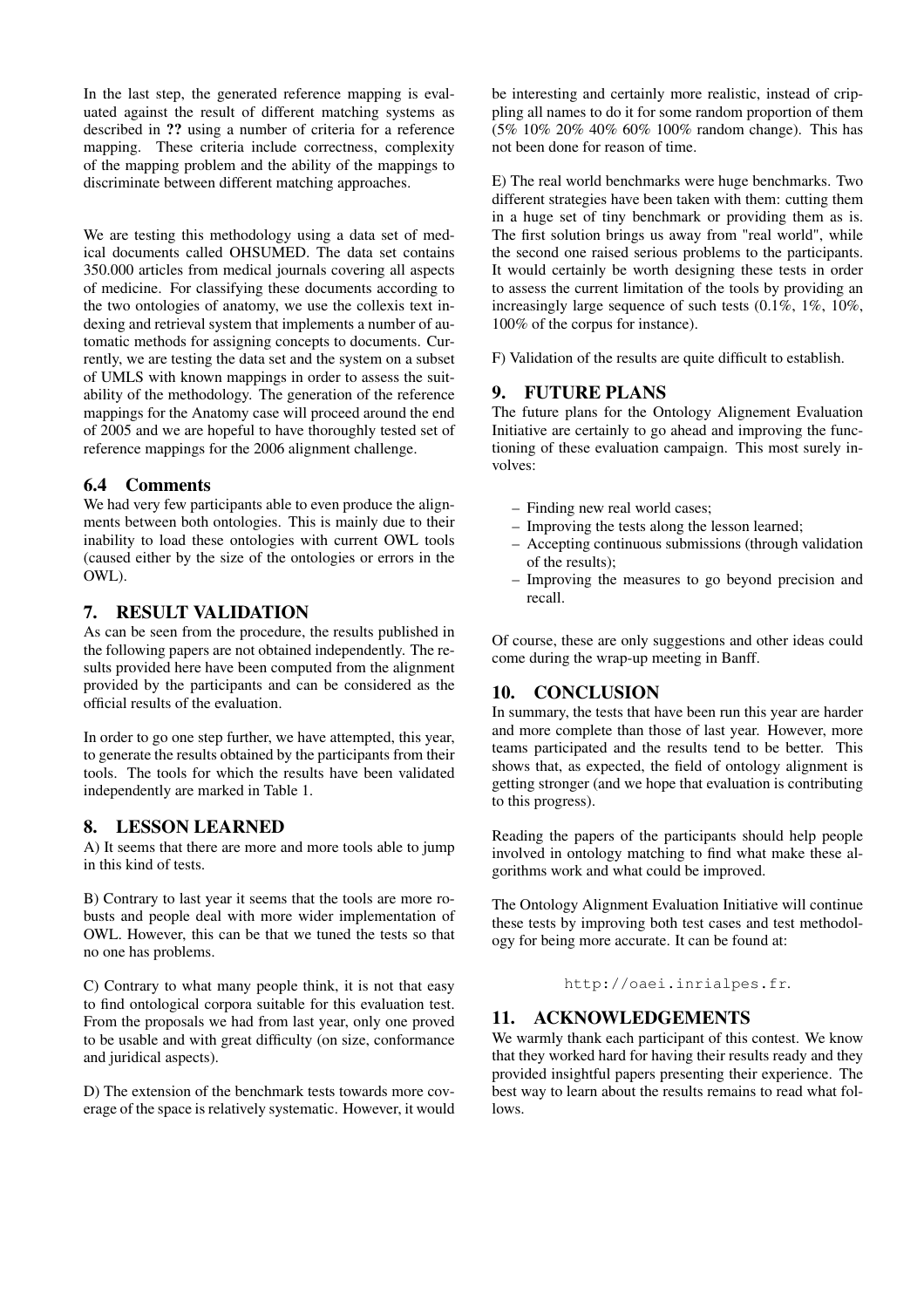Many thanks are due to the teams at the University of Washington and the University of Manchester for allowing us to use their ontologies of anatomy.

The other members of the Ontology Alignment Evaluation Initiative Steering committee: Benjamin Ashpole (Lockheed Martin Advanced Technology Lab.), Marc Ehrig (University of Karlsruhe), Lewis Hart (Applied Minds), Todd Hughes (Lockheed Martin Advanced Technology Labs), Natasha Noy (Stanford University), and Petko Valtchev (Université de Montréal, DIRO)

This work has been partially supported by the Knowledge Web European network of excellence (IST-2004-507482).

## 12. REFERENCES

- [1] Paolo Avesani, Fausto Giunchiglia, and Michael Yatskevich. A large scale taxonomy mapping evaluation. In *Proceedings of International Semantic Web Conference (ISWC)*, 2005.
- [2] Jérôme Euzenat. An API for ontology alignment. In *Proc. 3rd international semantic web conference, Hiroshima (JP)*, pages 698–712, 2004.
- [3] Andreas Heß and Nicholas Kushmerick. Iterative ensemble classification for relational data: A case study of semantic web services. In *Proceedings of the 15th European Conference on Machine Learning*, Pisa, Italy, 2004.
- [4] York Sure, Oscar Corcho, Jérôme Euzenat, and Todd Hughes, editors. *Proceedings of the 3rd Evaluation of Ontology-based tools (EON)*, 2004.

Montbonnot, Amsterdam, Trento, September 7th, 2005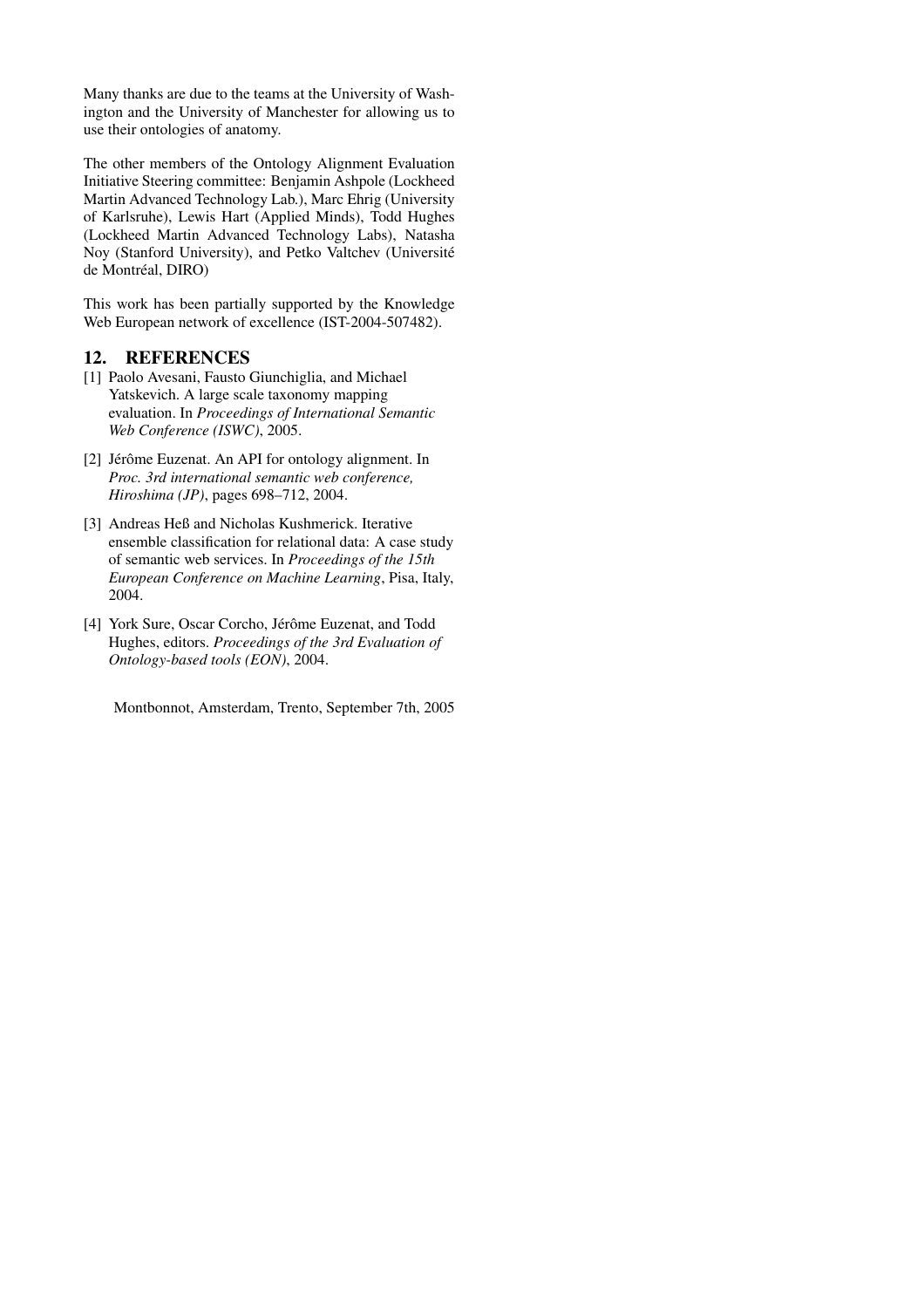| #                | Name                      | Com                       | Hier                      | Inst        | Prop        | $\overline{\text{Class}}$ | Comment                        |
|------------------|---------------------------|---------------------------|---------------------------|-------------|-------------|---------------------------|--------------------------------|
| $\overline{101}$ |                           |                           |                           |             |             |                           | Reference alignment            |
| 102              |                           |                           |                           |             |             |                           | Irrelevant ontology            |
| 103              |                           |                           |                           |             |             |                           | Language generalization        |
| 104              |                           |                           |                           |             |             |                           | Language restriction           |
| $\overline{201}$ | $\overline{R}$            |                           |                           |             |             |                           | No names                       |
| 202              | ${\bf R}$                 | ${\bf N}$                 |                           |             |             |                           | No names, no comments          |
| 203              |                           | ${\bf N}$                 |                           |             |             |                           | No comments (was missspelling) |
|                  |                           |                           |                           |             |             |                           |                                |
| 204              | $\mathcal{C}$             |                           |                           |             |             |                           | Naming conventions             |
| 205              | ${\bf S}$                 |                           |                           |             |             |                           | Synonyms                       |
| 206              | $\boldsymbol{\mathrm{F}}$ | $\boldsymbol{\mathrm{F}}$ |                           |             |             |                           | Translation                    |
| 207              | $\boldsymbol{F}$          |                           |                           |             |             |                           |                                |
| 208              | $\mathbf C$               | ${\bf N}$                 |                           |             |             |                           |                                |
| 209              | S                         | ${\bf N}$                 |                           |             |             |                           |                                |
| 210              | $\mathbf F$               | $\mathbf N$               |                           |             |             |                           |                                |
| 221              |                           |                           | ${\bf N}$                 |             |             |                           | No specialisation              |
| 222              |                           |                           | $\mathbf F$               |             |             |                           | Flatenned hierarchy            |
| 223              |                           |                           | E                         |             |             |                           | Expanded hierarchy             |
| 224              |                           |                           |                           | ${\bf N}$   |             |                           | No instance                    |
| 225              |                           |                           |                           |             | $\mathbf R$ |                           | No restrictions                |
| 226              |                           |                           |                           |             |             |                           | No datatypes                   |
| 227              |                           |                           |                           |             |             |                           | Unit difference                |
| 228              |                           |                           |                           |             | N           |                           | No properties                  |
| 229              |                           |                           |                           |             |             |                           | Class vs instances             |
| 230              |                           |                           |                           |             |             | $\boldsymbol{\mathrm{F}}$ |                                |
|                  |                           |                           |                           |             |             | E                         | <b>Flattened classes</b>       |
| 231*             |                           |                           |                           |             |             |                           | <b>Expanded classes</b>        |
| 232              |                           |                           | ${\bf N}$                 | N           |             |                           |                                |
| 233              |                           |                           | N                         |             | N           |                           |                                |
| 236              |                           |                           |                           | ${\bf N}$   | ${\bf N}$   |                           |                                |
| 237              |                           |                           | ${\bf F}$                 | ${\bf N}$   |             |                           |                                |
| 238              |                           |                           | E                         | $\mathbf N$ |             |                           |                                |
| 239              |                           |                           | $\boldsymbol{\mathrm{F}}$ |             | N           |                           |                                |
| 240              |                           |                           | E                         |             | N           |                           |                                |
| 241              |                           |                           | N                         | ${\bf N}$   | ${\bf N}$   |                           |                                |
| 246              |                           |                           | $\mathbf F$               | N           | N           |                           |                                |
| 247              |                           |                           | ${\bf E}$                 | ${\bf N}$   | ${\bf N}$   |                           |                                |
| 248              | $\mathbf N$               | N                         | ${\bf N}$                 |             |             |                           |                                |
| 249              | N                         | ${\bf N}$                 |                           | $\mathbf N$ |             |                           |                                |
| 250              | N                         | N                         |                           |             | ${\bf N}$   |                           |                                |
| 251              | $\mathbf N$               | N                         | F                         |             |             |                           |                                |
| 252              | N                         | ${\bf N}$                 | ${\bf E}$                 |             |             |                           |                                |
| 253              | $\mathbf N$               | N                         | ${\bf N}$                 | N           |             |                           |                                |
| 254              | N                         | N                         | ${\bf N}$                 |             | N           |                           |                                |
| 257              | N                         | N                         |                           | N           | ${\bf N}$   |                           |                                |
| 258              | N                         | N                         | F                         | N           |             |                           |                                |
| 259              | $\mathbf N$               |                           |                           |             |             |                           |                                |
|                  | $\mathbf N$               | N                         | E                         | N           |             |                           |                                |
| 260              |                           | N                         | F                         |             | N           |                           |                                |
| 261              | $\mathbf N$               | N                         | E                         |             | ${\bf N}$   |                           |                                |
| 262              | $\mathbf N$               | ${\bf N}$                 | N                         | N           | N           |                           |                                |
| 265              | $\mathbf N$               | ${\bf N}$                 | $\mathbf F$               | N           | N           |                           |                                |
| 266              | N                         | ${\bf N}$                 | E                         | N           | N           |                           |                                |
| 301              |                           |                           |                           |             |             |                           | Real: BibTeX/MIT               |
| 302              |                           |                           |                           |             |             |                           | Real: BibTeX/UMBC              |
| 303              |                           |                           |                           |             |             |                           | Real: Karlsruhe                |
| 304              |                           |                           |                           |             |             |                           | Real: INRIA                    |

Table 5: Structure of the systematic benchmark test-case